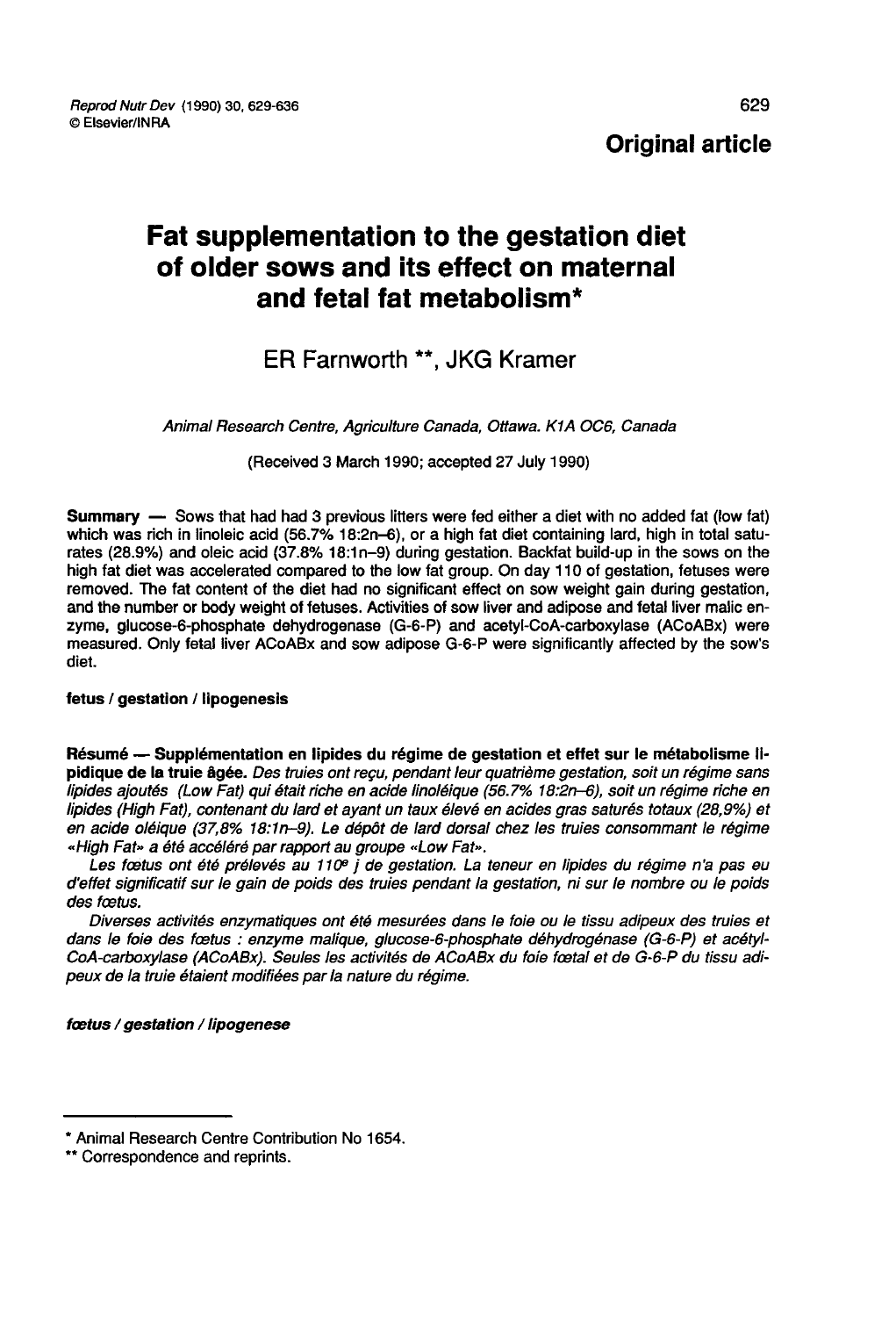### **INTRODUCTION**

The sow, during a normal pregnancy, supplies the developing fetus with most of the nutrients needed for maintenance and growth (Battaglia and Meschia, 1978). It would appear that for the pig, unlike other species (Rosso, 1981), fetal requirements take priority, and that even severe feed restriction during gestation has little effect on litter size or birth weight (Elliot and Lodge, 1978; Ezekwe, 1981). Similarly, growth, body and internal organ composition and several metabolic parameters of the fetal pig do not appear to be influenced by short term changes in the maternal diet (Campion et al, 1984; Farnworth and Kramer, 1988, 1989). This is possible since a sow usually has a large pool of stored nutrients (particularly energy) that it shares with the fetus, and because of metabolic and compositional changes that are ongoing in the sow during gestation (Lodge, 1972; McNamara et al, 1985).

In the pig, increased parity number often results in smaller litter size, lowered birth weight, and increased numbers of stillbirths (Simensen and Karlberg, 1980; English et al, 1982). With each subsequent litter, the sow's nutrient pool may be decreasing in size, especially if large litters are carried through gestation, the sow is a high milk producer, or if the time between weaning and rebreeding is short.

In general, little data is available on the metabolism of the developing fetus and the factors that affect it. Although it is known that the organs and carcass of the fetal pig have a low fat content (Gortner, 1945; Becker et al, 1979; Farnworth and Kramer, 1988, 1989), it is still not clear how much contribution the fetus makes to its own fat stores through lipogenesis, and whether the maternal diet influences fat synthesis that may be occurring in the fetus. The purpose of this study was to determine whether changes occur in the lipid metabolism of older sows receiving different fat intakes, and whether feeding a low fat diet during gestation to older sows affects lipogenesis in fetal pig liver.

#### MATERIALS AND METHODS

Yorkshire sows from the Animal Research Centre SPF herd that had 3 previous litters were used for the experiment. Five sows were fed a low fat diet, and 5 a high fat diet beginning 7 d after being bred for this study. The low fat diet contained 45% corn, 35% barley, 9% soybean meal (48% crude protein), 5% bran, 1.5% limestone, 1.5% dicalcium phosphate, 1.5% lignosol, 0.5% iodized salt, 0.5% vitamin premix, and 0.5% mineral premix. The high fat diet contained 50 kg of an oil-fat blend (4 parts tallow, 1 part canola oil) per tonne of low fat diet mix. The pelleted diets were fed at a rate of 2.0 kg/d until d 110 of gestation.

Table I shows the fatty acid composition (on a relative basis ) of the 2 diets fed. Because of the nature of the diets and the fat added, the level of linoleic acid (18:2n-6) of the high fat was approximately half that of the low fat diet, and the concentration of long chain fatty acids (carbon chain greater than 20) was low in both diets. Total lipid analysis of the diets indicated that the low fat diet contained 3.0% fat and the high fat diet contained 7.8% total fat.

Throughout gestation, sows were weighed and backfat measurements were taken using a Renco Lean-meater (Renco Corp, Minneapolis, MN). Backfat measurements were taken at 2 marked locations on the mid-back, on both sides of the midline. At 110 d of gestation, the sows were killed by stunning, and exsanguination. Backfat samples were dissected at the location of the backfat measurements. A total of 8 samples per sow were obtained (2 locations, 2 sides of the midline, 2 depths). Adipose samples were divided for fatty acid analysis and enzymatic analysis. The sow's uterus was removed, and individual fetuses were removed and weighed. The heaviest, lightest and average weight fetuses were identified, and samples taken for analysis. Sow liver, backfat and fetal livers were assayed for malic enzyme: ME (EC 1.1.1.40), glucose-6-phosphate dehydrogenase:G-6-P (EC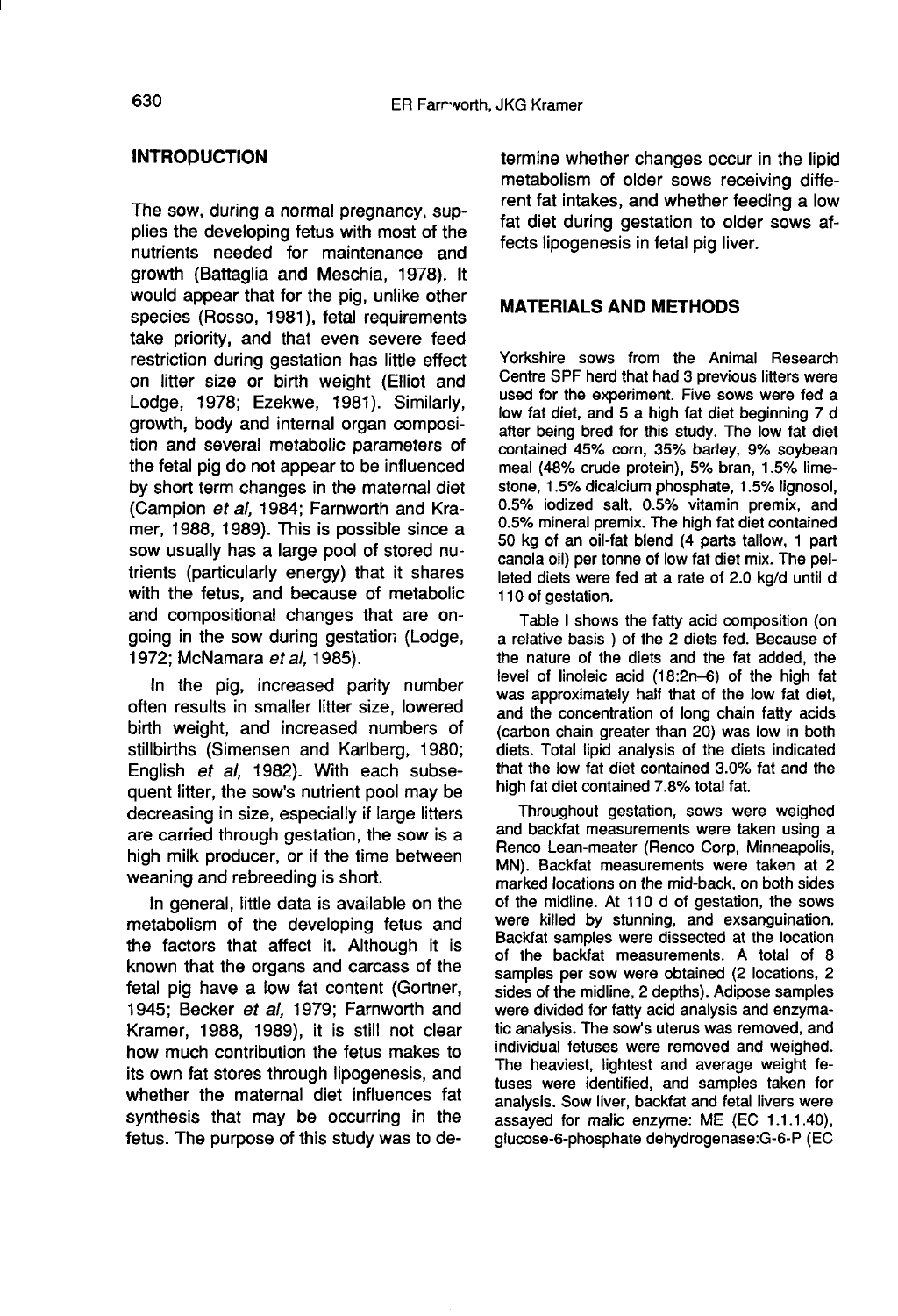Table I. Diet fatty acid composition<sup>1</sup> and fatty acid consumption by sows.

| Fatty acid                                                                             |                                                         | Diet<br>Low fat <sup>2</sup> High fat <sup>2</sup>       | Consumption <sup>3</sup><br>Low fat High fat    |                                                   |  |
|----------------------------------------------------------------------------------------|---------------------------------------------------------|----------------------------------------------------------|-------------------------------------------------|---------------------------------------------------|--|
|                                                                                        | Relative%                                               |                                                          | (q/day)                                         |                                                   |  |
| C < 16<br>16:0<br>18.0<br>18:1n–9<br>$18:2n-6$<br>$18:3n-3$<br>C > 20<br>$n - 6/n - 3$ | 0.3<br>14.0<br>2.0<br>21.6<br>56.7<br>33<br>1.7<br>17.2 | 1.2<br>18.3<br>9.4<br>37.8<br>26.4<br>2.3<br>2.0<br>11.5 | 0.2<br>7.9<br>1.1<br>12.1<br>32.0<br>1.9<br>0.9 | 1.8<br>26.8<br>13.8<br>55.4<br>38.7<br>3.4<br>2.9 |  |

<sup>1</sup> Major fatty acids only. <sup>2</sup> Average of 2 grab samples/ diet. 3 Assuming 2 kg/d consumption; total fat extracted from diet samples = triglyceride; approximately  $6\%$  of triglyceride weight is glycerol.

1.1.1.49) and acetyl-CoA carboxylase:ACoABx (EC 6.4.1.2) using methods and conditions described elsewhere (Gandemer et al, 1979). Tissue protein content was determined using the Lowry method. The fatty acid composition of the diet, sow backfat and plasma were analyzed, using instrumentation and procedures described previously (Kramer et al, 1985), Data were analyzed using analysis of variance techniques (Statistical System Institute Inc 1985).

### RESULTS

The feed consumption data, together with the diet lipid composition data, were used to calculate the consumptions of individual fatty acids (table I). The sows on the high fat diet ate (approximately) 3 times as much 16:0, 10 times as much 18:0 and 5 times as much 18:1n-9 as sows eating the low fat diet.

Data from the various sampling sites of the adipose tissue have been combined for clarity. The fatty acid compositions of sow

plasma and adipose tissue are given in table II.

The plasma concentrations of total saturates and total monounsaturates showed no significant diet differences (data not presented), but the sows on the high fat diet had significantly increased levels of plasma 18:0. 18:2n-6 was the fatty acid found in the highest concentrations in sow's plasma. The level of plasma 18:2n-6 was significantly affected by diet, although the total n-6 fatty acids (18:2 n-6 and long chain derivatives) were not. The high fat sows had significantly elevated  $(P < 0.05)$  levels of total n-3 fatty acids (18:3n-3 and long chain derivatives) compared to the low fat sows. However, the levels of n-3 fatty acids found in the plasma of all sows was low (approximately 1/10 of the concentration of n-6 fatty acids).

Although there were differences in the patterns and amounts of dietary fatty acids consumed by the 2 groups of sows, the backfat fatty acid levels were very similar (for example 18:2n-6 levels). Only adipose 18:3n-3 was found to be significantly different between the 2 groups (high fat > low fat;  $P < 0.05$ ). For both groups of sows, there were only low levels of fatty acids with chain length of 20 carbons or greater in the adipose. Long chain derivatives of 18:2n-6 and 18:3n-3 were very low; 20:1 was the most abundant long chain fatty acid (approximately 1.5% of total fatty acids). Site of adipose sampling rarely influenced fatty acid composition, but the interior backfat had significantly  $(P < 0.05)$ higher levels of 16:0, 18:0 and 18:1n-9, compared to the exterior (closest to the skin).

There were slight (non-significant) differences in body weight between the 2 groups of sows at the start of the experiment (table 111). These differences may have contributed to the low fat sows gaining less weight over the course of the ex-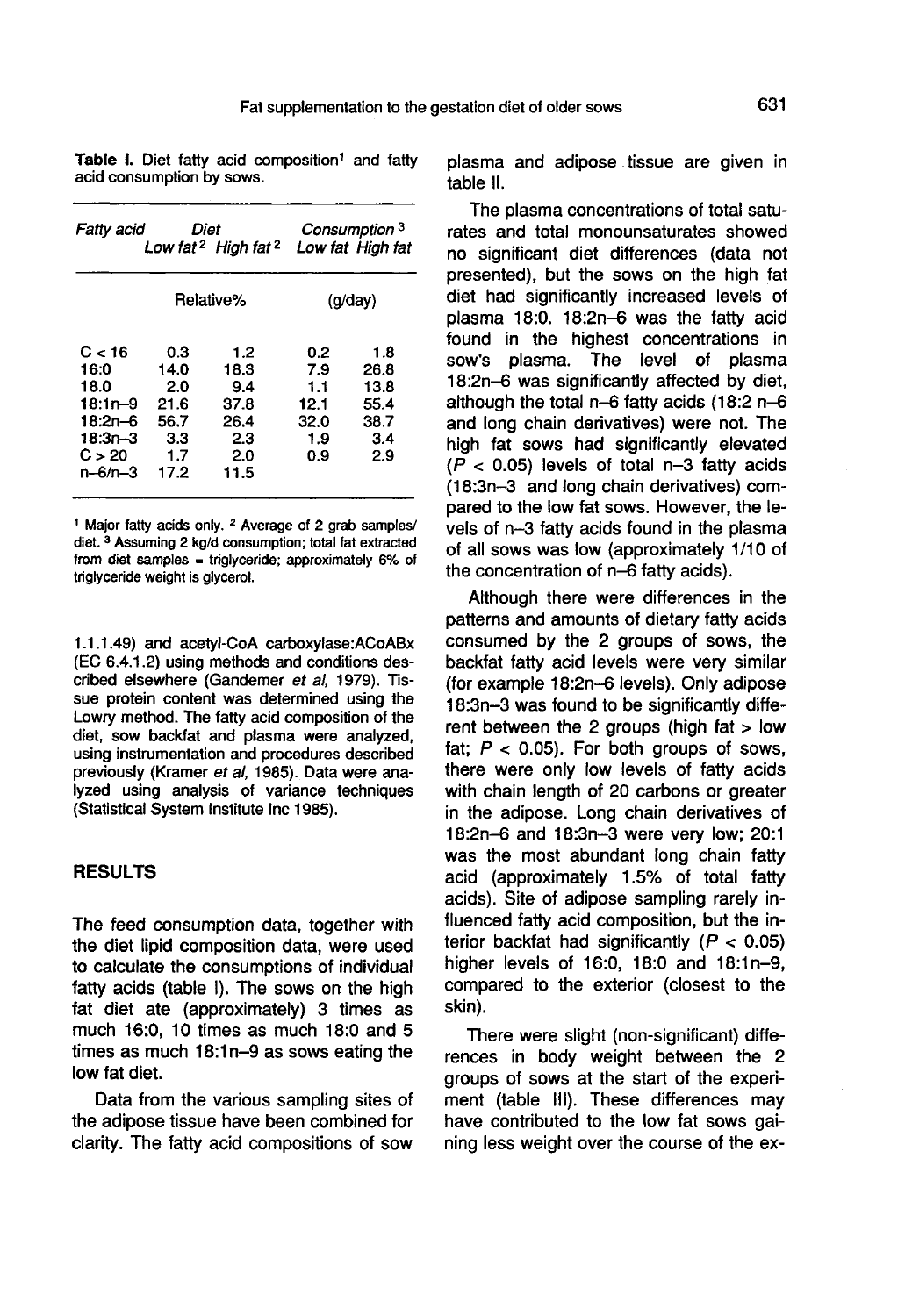|                  | High fat                    |                            | Low fat          |                            |  |
|------------------|-----------------------------|----------------------------|------------------|----------------------------|--|
|                  | Plasma                      | Adipose                    | Plasma           | Adipose                    |  |
| <b>Saturates</b> |                             |                            |                  |                            |  |
| 16:0             | $14.8 \pm 1.2$              | $21.0 \pm 1.4$             | $15.6 \pm 1.2$   | $20.6 \pm 1.4$             |  |
| 18:0             | $14.0 \pm 0.5$ <sup>*</sup> | $11.0 \pm 1.7$             | $12.0 \pm 1.0$ * | $11.0 \pm 1.7$             |  |
| 20:0             | $0.2 \pm 0.1$               | $0.2 \pm 0.0$              | $0.2 \pm 0.1$    | $0.3 \pm 0.0$              |  |
| Monounsaturates  |                             |                            |                  |                            |  |
| $16:1n - 7$      | $1.6 \pm 0.2$               | $2.5 \pm 0.3$              | $1.5 \pm 0.1$    | $2.5 \pm 0.3$              |  |
| $18:1n-9$        | $21.9 \pm 1.4$              | $43.1 \pm 2.4$             | $22.2 \pm 2.6$   | $42.7 \pm 2.0$             |  |
| $18:1n - 7$      | $2.1 \pm 0.1$               | $2.9 \pm 0.2$              | $2.0 \pm 0.3$    | $2.9 \pm 0.1$              |  |
| $20:1n-9$        | $0.4 \pm 0.1$               | $1.5 \pm 0.1$              | $0.4 \pm 0.1$    | $1.7 \pm 0.2$              |  |
| $n - 6$          |                             |                            |                  |                            |  |
| $18:2n-6$        | $28.2 \pm 2.2^*$            | $13.5 \pm 1.4$             | $32.0 \pm 2.5^*$ | $14.0 \pm 1.2$ *           |  |
| $20:3n-6$        | $0.4 \pm 0.1$               | $0.3 \pm 0.0$              | $0.5 \pm 0.3$    | $0.3 \pm 0.0$              |  |
| $20:4n - 6$      | $8.2 \pm 1.4$               | $0.2 \pm 0.0$              | $7.5 \pm 1.5$    | $0.2 \pm 0.0$              |  |
| $22:4n-6$        | $0.3 \pm 0.1$               | tr <sup>2</sup>            | $0.6 \pm 0.1$    | tr                         |  |
| $22:5n-6$        | tr                          | tr                         | $0.1 \pm 0.1$    | tr                         |  |
| Total n-6        | $37.5 \pm 2.3$              | $15.0 \pm 1.5$             | $41.3 \pm 2.0$   | $15.6 \pm 0.8$             |  |
| $n - 3$          |                             |                            |                  |                            |  |
| $18:3n-3$        | $0.8 \pm 0.1$               | $0.8 \pm 0.1$ <sup>*</sup> | $1.0 \pm 0.3$    | $0.7 \pm 0.1$ <sup>*</sup> |  |
| $20:5n-3$        | $0.3 \pm 0.1$               | $\mathbf{L}^3$             | $0.2 \pm 0.0$    | -                          |  |
| $22:5n-3$        | $1.3 \pm 0.2$               |                            | $1.1 \pm 0.2$    | tr                         |  |
| $22:6n-3$        | $0.5 \pm 0.1$               |                            | $0.3 \pm 0.1$    | tr                         |  |
| Total n-3        | $2.8 \pm 0.3^*$             | $0.8 \pm 0.1$              | $2.6 \pm 0.2$    | $0.7{\pm}0.1$              |  |
| $n - 6/n - 3$    | 13.4                        | 18.8                       | 15.9             | 22.3                       |  |

Table II. Sow plasma and adipose fatty acid composition<sup>1</sup>.

<sup>1</sup> Includes only major fatty acids. <sup>2</sup> Trace.<sup>3</sup> Below level of detection. \* Significant diet effect, P < 0.05.

periment, but the rate was the same for both groups (fig 1). The low fat sows also had fewer numbers of fetuses at 110 d of gestation, the total weight of the litter carried by each sow was reduced, and the average weight of each fetus was lower. However, none of these parameters differed significantly from those for the high fat sows.

The lower weight gain in the sows receiving the low fat diet was also reflected in the reduced rate of fat accretion as measured by the fat probe. As seen in figure 1, the low fat sows lost backfat in the first 5 weeks of gestation, but tended to recover as gestation progressed. In contrast, the

sows receiving the high fat diet had a steady increase in backfat thickness (taking 1 week past breeding as the starting point). In spite of the fact that the low fat sows lost backfat in the first weeks of gestation, their rate of body weight gain paralleled that of the high fat group.

Table IV contains the results of the lipogenic enzyme assays on the sow and fetal tissue. The sow liver activities of ME, G-6- P, and ACoABx were low and were not affected by diet. The fetal liver ME values were lower than the sow ME values, but the G-6-P levels were higher. Neither fetal liver ME or G-6-P activities were affected by the maternal diet. The liver ACoABx ac-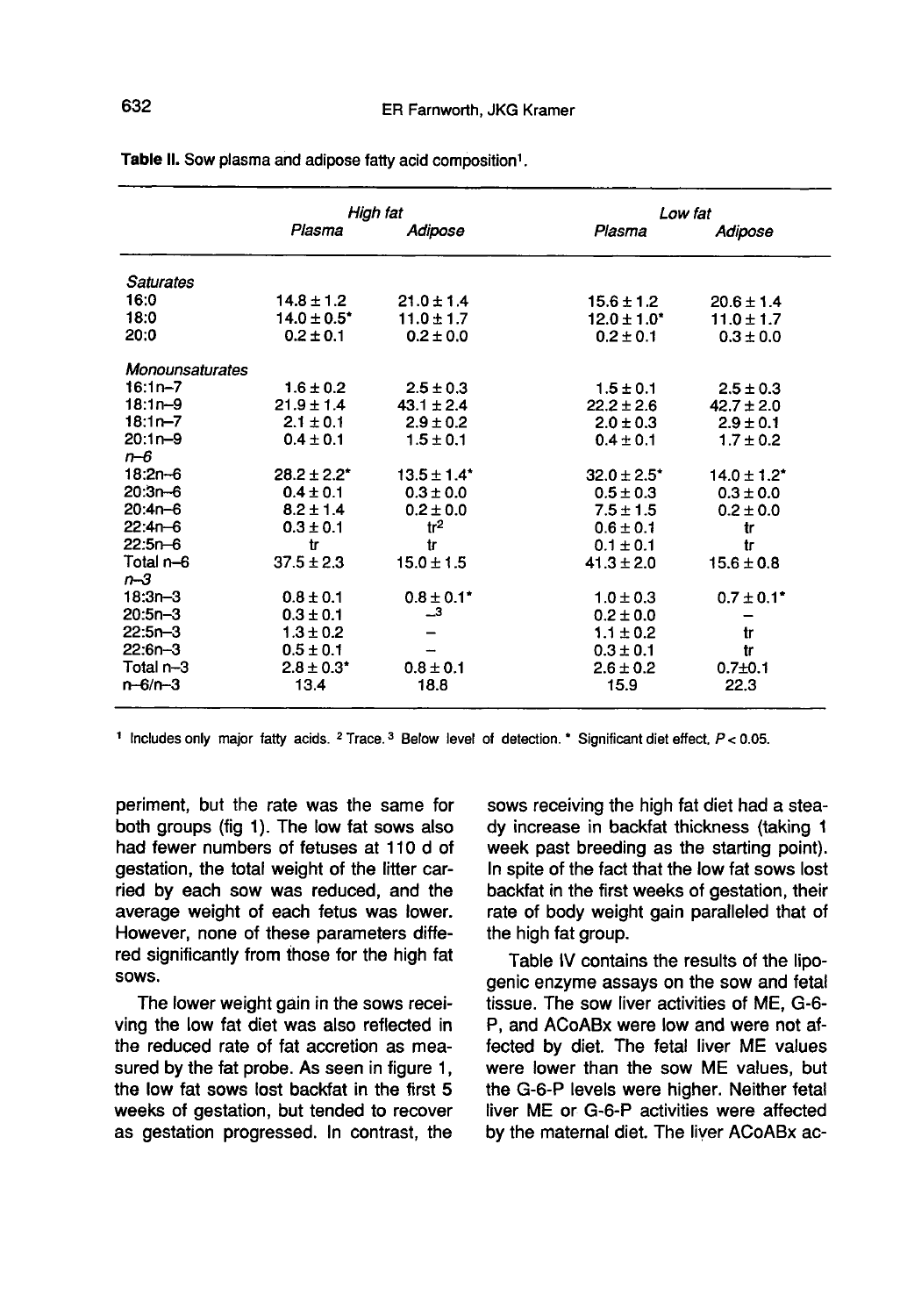|  |  | Table III. Sow and fetus data. |  |  |
|--|--|--------------------------------|--|--|
|--|--|--------------------------------|--|--|

|                                                                                         | Diet                                                            |                                                                 |                              |
|-----------------------------------------------------------------------------------------|-----------------------------------------------------------------|-----------------------------------------------------------------|------------------------------|
|                                                                                         | Low fat                                                         | High fat                                                        | Diet effect                  |
| Sows                                                                                    |                                                                 |                                                                 |                              |
| Number<br>Avg weight at start of exp (kg)<br>Avg weight gain at slaughter (kg)          | 5<br>$189.0 \pm 21.0$ <sup>1</sup><br>$42.8 \pm 7.4$            | 5<br>$212.8 \pm 18.0$<br>$54.8 \pm 4.1$                         | NS <sup>2</sup><br><b>NS</b> |
| Fetuses                                                                                 |                                                                 |                                                                 |                              |
| Avg No per sow<br>Avg total weight of all fetuses per sow (kg)<br>Avg fetal weight (kg) | $12.2 \pm 1.5$<br>11.4 $\pm$ 0.7<br>$0.95 \pm 0.21$<br>$(61)^3$ | $13.6 \pm 2.3$<br>$13.7 \pm 2.6$<br>$1.01 \pm 0.23$<br>$(68)^2$ | NS<br><b>NS</b><br><b>NS</b> |

fetuses sampled.

tivity of fetuses of sows receiving the high fat diet was comparable to those of the sows, but fetuses of sows receiving the low fat diet showed significantly increased Results of lipogenic enzyme activity in sow backfat were obtained from 8 samples per sow  $(2 \text{ locations} - \text{shoulder})$ . This model is not the midline  $-$  left, right; 2 depths  $-$  interior, exterior). The data in table III were combined because of the lack of significant differences  $(P < 0.05)$  between sampling sites of the backfat. The sole exception was for ME



Fig 1. Changes in backfat thickness and body weights in sows fed the low and high fat diets, over the course of gestation.

which was found to be significantly different depending on the depth of the sample  $(93.7$  for interior and 116 nmol.min<sup>-1</sup>.mg<sup>-1</sup> (93.7 for interior and 116 nmol.min- 1.mgprotein for the exterior samples). Sow backfat ME and ACoABx activities were not affected by the diet, but the G-6-P values in the sows on the low fat diet were increased significantly compared to the high fat sow activities. No backfat samples were obtained from the fetal carcasses because of the inability to clearly differentiate between fat and muscle layers.

#### **DISCUSSION**

In young swine, the fat content of the diet has been shown to influence the rate of lipogenic enzymes found in liver and adipose tissue in both pre- and post-weaned pigs (Allee et al, 1971; Wolfe et al, 1977). However, the rate of lipogenesis expressed on a per mg protein basis declines with age, even though carcass fat build-up continues (Anderson and Kauffman, 1973). The low rates of lipogenesis reported here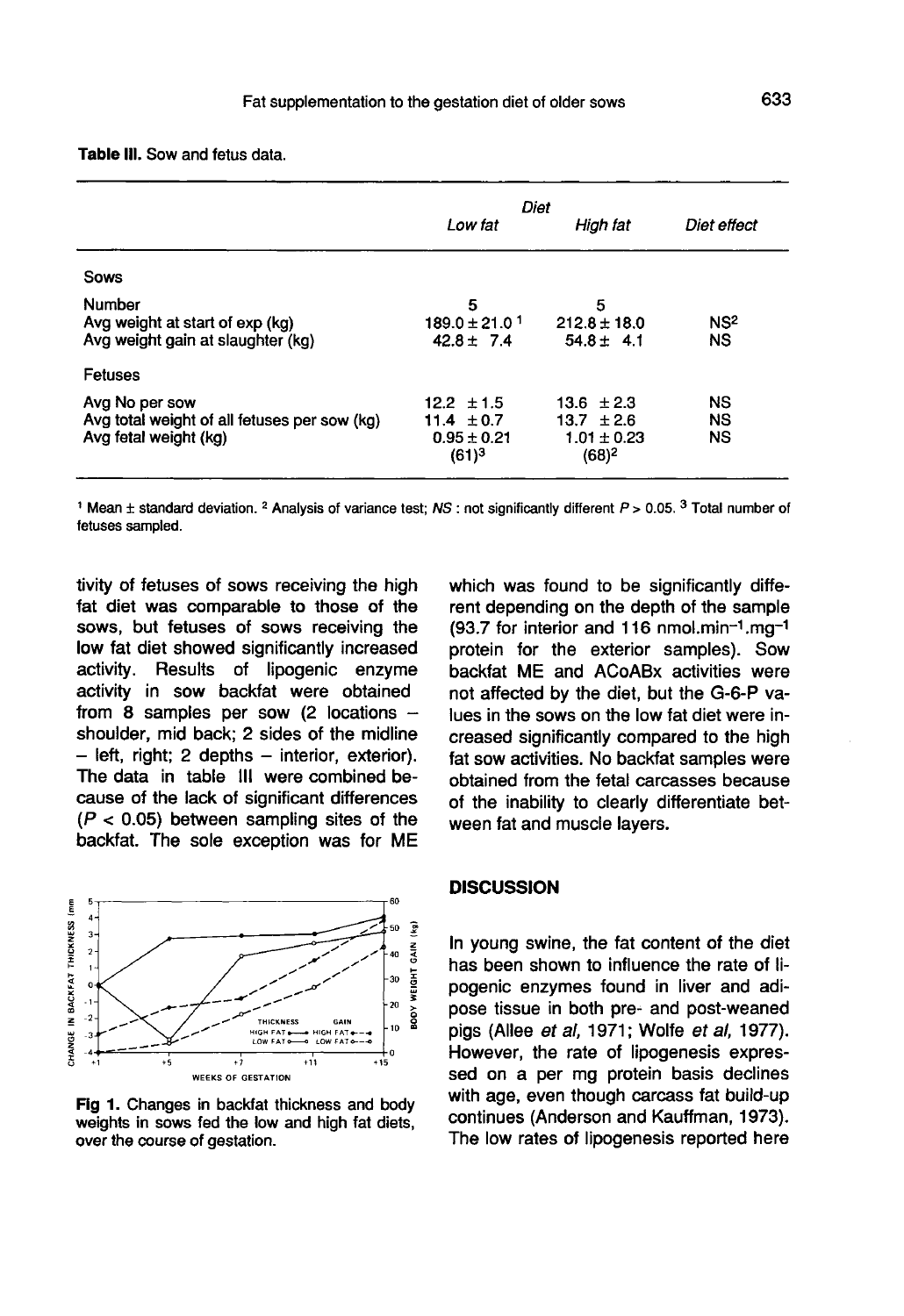|                                  | High fat                    | Sow<br>Low fat     | Effect<br>of diet | High fat        | Fetus<br>Low fat  | Effect<br>of diet |
|----------------------------------|-----------------------------|--------------------|-------------------|-----------------|-------------------|-------------------|
|                                  | $(nmol·min-1·mg-1 protein)$ |                    |                   |                 |                   |                   |
| Liver <sup>2</sup>               |                             |                    |                   |                 |                   |                   |
| Organ wgt (g)                    | ±194<br>2710                | 2596<br>± 54       | <b>NS</b>         | $24.1 \pm 9.60$ | $23.7 \pm 7.88$   | NS                |
| ME                               | $7.1 \pm 2.2$               | $10.3 \pm 0.51$    | NS                | $2.5 \pm 1.9$   | $1.5 \pm$<br>-1.1 | NS                |
| $G-6-P$                          | $20.4 \pm 3.7$              | $20.3 \pm 4.4$     | NS                | $57.0 \pm 12.0$ | $53.0 \pm 12.0$   | <b>NS</b>         |
| <b>ACoABx</b>                    | $6.1 \pm 3.4$               | $6.2 \pm 3.4$      | NS                | 6.1 $\pm$ 3.0   | $9.7 \pm 4.8$     | ۰                 |
| Protein content<br>(mg/g tissue) | $77.8 \pm 10.7$             | $73.9 \pm 7.6$     | NS.               | $46.0 \pm 7.5$  | 46.1 $\pm$<br>6.6 | ΝS                |
| Backfat <sup>3</sup>             |                             |                    |                   |                 |                   |                   |
| <b>ME</b>                        | $94.5 \pm 42.3$             | ±73.6<br>116       | <b>NS</b>         |                 |                   |                   |
| $G-6-P$                          | $27.5 \pm 29.4$             | $54.9 \pm 59.7$    | ۰                 |                 |                   |                   |
| <b>ACoABx</b>                    | $0.66 \pm 0.43$             | $0.53 \pm 0.43$    | NS                |                 |                   |                   |
| Protein content<br>(mg/g tissue) | $1.12 +$<br>0.17            | $1.21 \pm$<br>0.35 | NS                |                 |                   |                   |

Table IV. Sow and fetal lipogenic enzyme activity<sup>1</sup>.

<sup>1</sup> ME, malic enzyme; G-6-P, glucose-6-phosphate dehydrogenase; ACoABx, acetyl-CoA-carboxylase. <sup>2</sup> Liver samples from 5 sow/diet; livers from 3 fetuses (heaviest, lightest and average weight)/sow. 3 Backfat samples from 5 sows/diet, from 2 locations right and left of the midline, at 2 depths.

in sows that had had 3 previous gestations/lactations are consistent with this. However, even in spite of these low rates of lipogenesis, sow adipose ME activity increased and G-6-P activity significantly increased in response to a low fat diet.

Kasser et al (1981), in their study of sow and fetal fat metabolism, reported low maternal rates of fatty acid synthesis, and a lack of effect of fasting on maternal or fetal hepatic fatty acid synthesis. Only when the sows were made diabetic did they find consistent effects on fetal meta-<br>bolism and body composition. This bolism and body composition. contrasts with data reported for rats where both maternal and fetal liver fatty acid syntheses were lowered by maternal fasting (Fain and Scow, 1966). Other aspects of fetal development in the pig, such as fetal skeletal muscle development, composition and fat utilization, have similarly been shown to be insensitive to changes in the maternal diet (Campion et al, 1984).

Kasser et al (1981) also reported that the sow adipose lipogenic activity was generally higher than hepatic activities, although the rates of in vivo fatty acid synthesis were similar. They found that the rate of some lipogenic enzymes was higher in fetal liver than in the maternal liver. Our data for glucose-6-phosphate dehydrogenase is in agreement with this.

Based on their results, Kasser et al (1981) concluded that the adipose tissue was the main site of lipogenesis in the fetal pig. However calculations of fatty acid synthesis using values for fetal liver weight, liver protein content, average fetal weight (tables II and III) and fetal carcass fat content (Farnworth and Kramer, 1988), to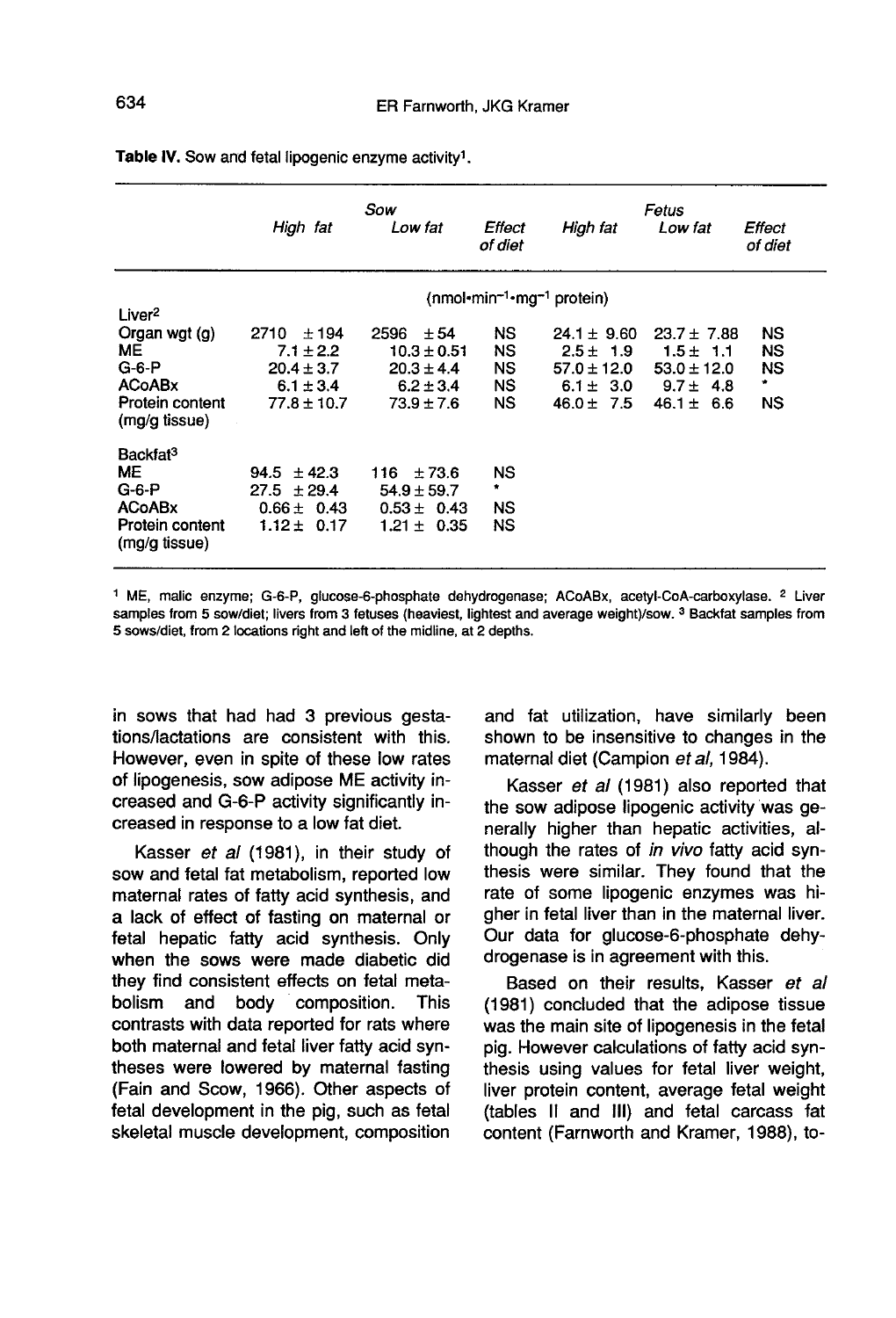gether with'lipogenic enzyme or fatty acid synthesis rates, would indicate that it is more likely that the liver is the main site of lipogenesis in the fetal pig. If this is so, then it is noteworthy that, in this study, fetal ACoABx was significiantly affected by maternal diet.

The mature pig has a good covering of backfat, the main constituent of which is triglyceride (Mersmann et al, 1973). However, as has been reported before and confirmed here, the rate of fat accretion during gestation by the sow can be influenced by diet (Salmon-Legagneur, 1965; Pond and Mersmann, 1988). The fatty acid make-up of the adipose tissue is the result of contributions from the diet together with in vivo lipogenesis. In young pigs, as in other species, changes in the diet can influence adipose fatty acid patterns (Koch et al, 1968; Castell and Falk, 1980; Field and Clandinin, 1984). Here, with older sows, dietary intervention for up to 103 d was not long enough to greatly alter the fatty acid pattern of swine adipose. This is consistent with the estimation of a half life of over 300 d for fatty acids of adipose tissue in older swine (Anderson et al, 1972) and the fact that at the start of the experiment, the sows had approximately 20 mm of back fat.

The sows used in this study had received adequate diets up to the time of the start of this study, and so their body reserves of nutrients were not low. In addition, the increase in adipose thickness during gestation of the low fat sows indicated that these sows were not in energy deficit during the course of the experiment. In spite of this, some differences were found in the number and size of fetuses carried by the low fat sows, and changes in lipogenic enzyme activity were observed.

Attempts to change the metabolism of the developing swine fetus, and thereby alter its body composition in anticipation of birth appears to be difficult. Desnoyers et al (1985) did decrease body weight, carcass triglyceride and the number of adipocytes in newborn piglets by feeding gilts a low energy (3,000 kcal DE/d) diet during gestation. However, there normally appears to be enough opportunities to buffer the fetal system against any effects of changes in the sow's diet. Added to this is the possibility that the fetus may have the ability to control its own metabolism, a hypothesis proposed before (Hentges et al, 1987). Changes in fetal metabolism may only be possible by direct intervention. This would limit the potential for enhancing fetal growth and development.

### **REFERENCES**

- Allee GL, O'Hea EK, Leveille GA, Baker DH (1971) Influence of dietary protein and fat on lipogenesis and enzymatic activity in pig adipose tissue. J Nutr 101, 869-878
- Anderson DB, Kauffman RG (1973) Cellular and enzymatic changes in porcine adipose tissue during growth. J Lipid Res 14, 160-168
- Anderson DB, Kauffman RG, Benevenga NJ (1972) Estimate of fatty acid turnover in porcine adipose tissue. Lipids 7, 488-489
- Battaglia FC, Meschia G (1978) Principal substrates of foetal metabolism. Physiol Rev 58, 499-526
- Becker K, Farries E, Pfeffer E (1979) Changes in body composition of pig fetuses during pregnancy. Arch Tieremahr29, 561-568
- Campion DR, Hausman GJ, Kveragas CL, Seerley RW (1984) Effect of maternal diet on skeletal muscle composition and metabolism and on bone dimensions and composition of the fetal pig.  $J$  Anim Sci 59, 1003-1010
- Castell AG, Falk L (1980) Effects of dietary Canola seed on pig performance and backfat composition. Can J Anim Sci 60, 795-797
- Desnoyers F, Etienne M, Pascal G, Durand G (1985) Cellularit6 des tissus adipeux chez le porcelet en fonction du niveau de I'apport énergétique du régime maternel et du